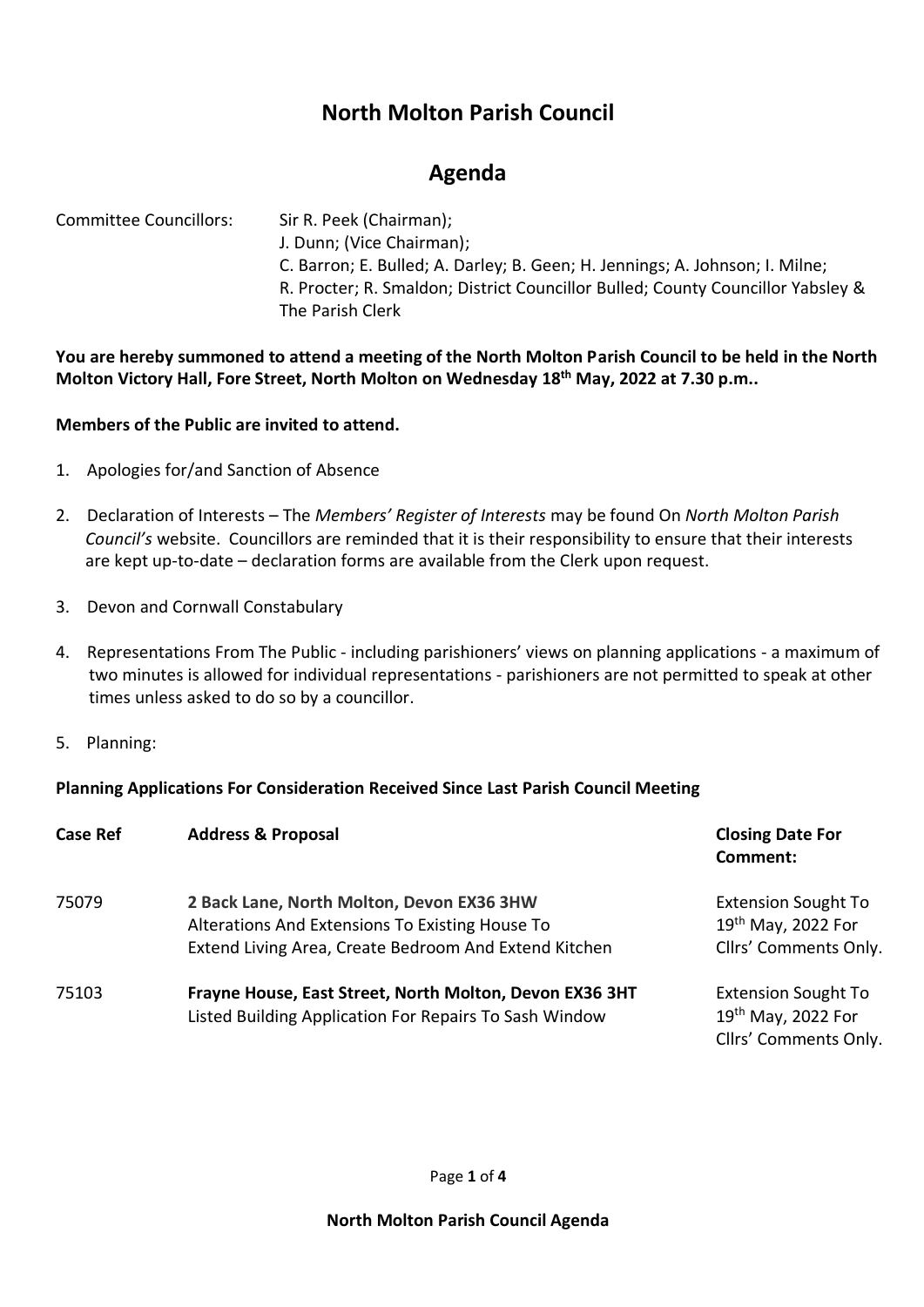### **Planning Applications Advised Since Last Parish Council Meeting**

| <b>Case Ref</b> | <b>Address &amp; Proposal</b>                                                                                                                                                                     | <b>Decision</b> |
|-----------------|---------------------------------------------------------------------------------------------------------------------------------------------------------------------------------------------------|-----------------|
| 66372           | Land At Main Road, North Molton, Devon<br>Outline Application For Up To 45 Dwellings With<br>Associated Public Open Space, Landscaping & Infrastructure<br>(All Matters Reserved Except Access)   | Approved        |
| 73804           | Yarde Gate Bungalow, Brayford, South Molton, Devon EX36 3HA<br><b>Grid Ref: 271933</b><br>Erection Of An Agricultural Storage Barn Incorporating Some<br>Domestic Storage Usage                   | Approved        |
| 74987           | The Cottage, East Street, North Molton, Devon EX36 3JQ<br>Grid Ref: 274236; 129728<br>Revised Minor Elevational Treatments To The Approved Scheme<br>73893 (Extensions & Alterations To Dwelling) | Approved        |
|                 | 6. Approval Of The Minutes Of The Parish Council Meeting Held On 13 <sup>th</sup> April, 2022                                                                                                     |                 |

- 7. Clerk's Report On The 13<sup>th</sup> April, 2022 Minutes
- 8. Matters Arising From The 13<sup>th</sup> April, 2022 Minutes Not On This Agenda
- 9. Items For Discussion:
	- a. Harriet Hawkins' Address To Members On Her Work With A Dementia Charity;
	- b. First Aid Support Update By Melanie Jezzard;
	- c. Reduction Of Speeding In The Village *Community Speedwatch Scheme* Update By Chairman Peek;
	- d. Highways Team Update;
	- e. Laurels Playground Agree On Contractor & Quote To Be Used For The Proposed Works To The Party Wall With Court Hall;
	- f. Discussion On Teenage Misbehaviour In The Square & Laurels Playground And Agreement On Any Attendant Action/s;
	- g. Seek Confirmation From Councillor Geen As To Whether Or Not The *Feoffees* Will Allow *The Old School Hall* To Continue To Be Used As A Second Emergency Building Under The Parish Council's *Emergency Plan* And, If So, The Names And Contact Numbers Of The Keyholders For Inclusion In Such Plan;

Page **2** of **4**

### **North Molton Parish Council Agenda**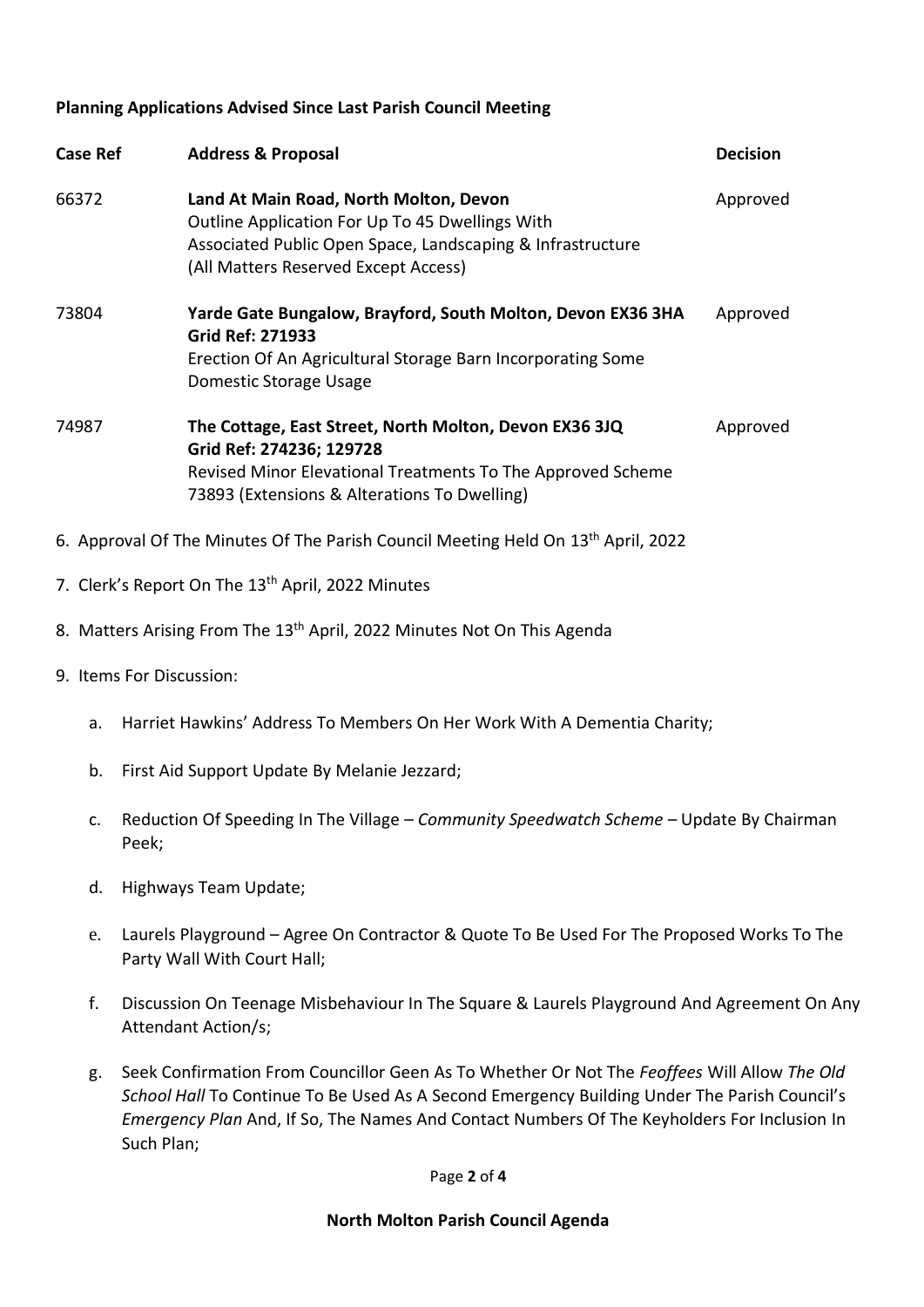- h. Consideration To Be Given As To Whether Or Not A Third Emergency Building For The Parish Council's *Emergency Plan* Should Be Identified And If So, How That Requirement Should Be Progressed?
- i. Website Project Team Update;
- j. Preparations For The Celebration Of *H.M. The Queen's Platinum Jubilee* In June 2022 Update;
- k. Approval Of *Standing Orders* For 2021-2022.
- 10. Chairman's Report/Urgent Matters Brought Forward By The Chairman
- 11. Finance

| <b>Barclays Community Account</b>        | Balance as at 29 <sup>th</sup> April, 2022: | £42,614.72 |
|------------------------------------------|---------------------------------------------|------------|
| <b>Barclays Business Premium Account</b> | Balance as at 29 <sup>th</sup> April, 2022: | £ 6,059.01 |

- i) Receipts: 5<sup>th</sup> April, 2022 - £. 30.00 – Donation From M. Robinson - Laurels 25th April, 2022 - £6,075.91 – Half Yearly Precept From NDC
- ii) Payments:
- **a) Clerk's Net Monthly Pay & Expenses £469.13** Comprising: Net Pay: £443.60 plus contribution to telephone & office costs of £15.00 and travel expenses of £10.53;
- **b) Tk play Ltd £21,906.00** Invoice: 11064 Play equipment, edgings & markings for Laurels Playground;
- **c) Innes Milne - £266.02 –** Invoice: Clerks & Councils Direct 3969 Paid By Cllr Milne 1 Box Platinum Jubilee Mugs;
- **d) Community First Trading Limited - £414.10** Annual Zurich Insurance Premium Second year of three year LTA with additional bench seat and Laurels' See-saw & Trampoline added to the cover;
- **e) North Molton Victory Hall £100.00** Grant;
- **f) Heasley Mill Village Hall £100.00** Grant;
- **g) North Molton PCC £575.00** Grant;
- **h) Exmoor Young Voices £50.00** Grant;
- **i) TNMWD Citizens Advice £30.00** Grant;
- **j) South West Heritage Trust** (Records Office) **£50.00 -** Grant**.**
- iii) Any Other Accounts Received After Preparation of Agenda: